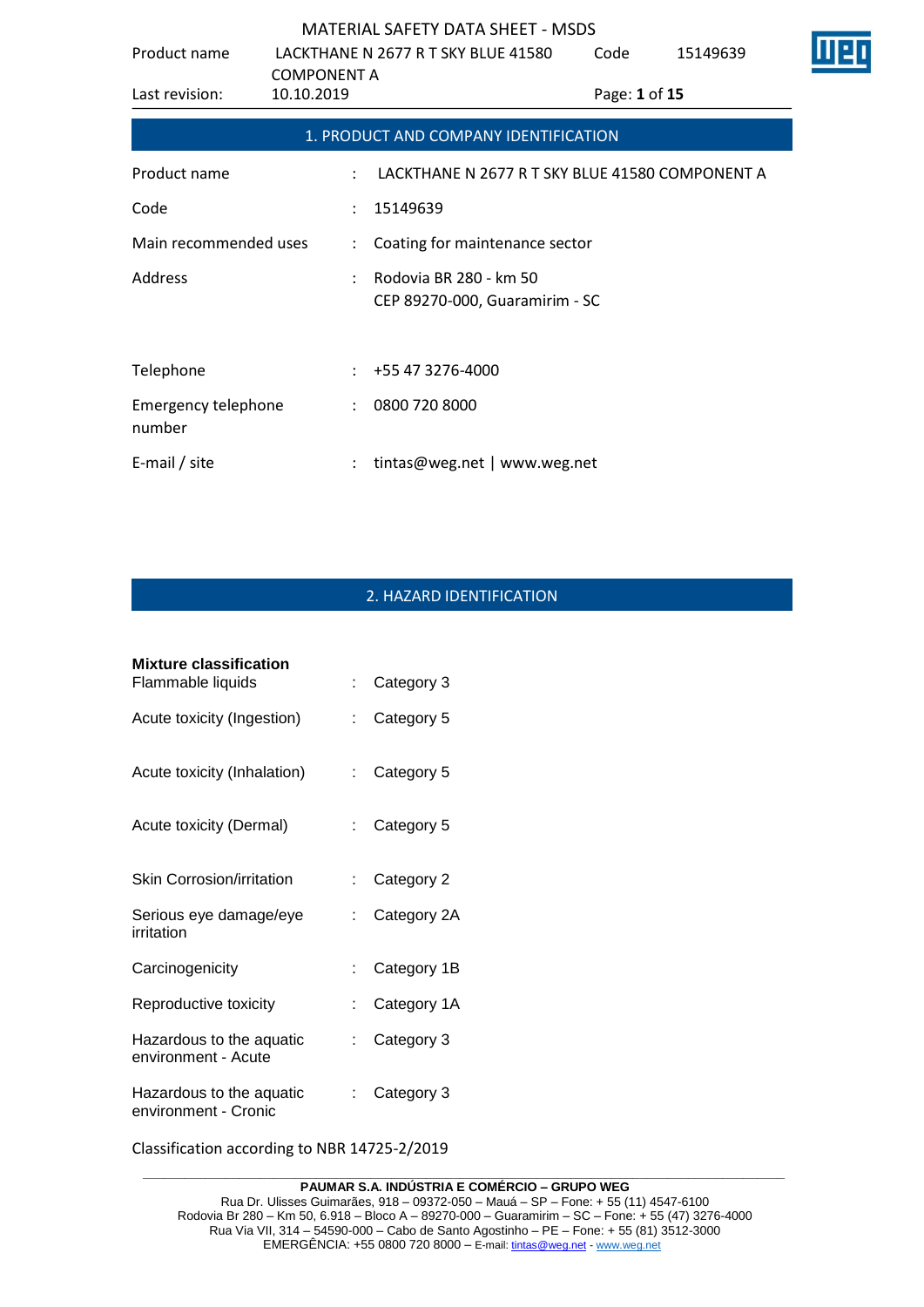

#### **Labelling Elements**



| <b>Warning phrase</b>  | Danger                                                                                                                                                                                                                                                                                                                                                                                                |  |  |
|------------------------|-------------------------------------------------------------------------------------------------------------------------------------------------------------------------------------------------------------------------------------------------------------------------------------------------------------------------------------------------------------------------------------------------------|--|--|
| <b>Hazard phrases</b>  | H226 Flammable liquid and vapour.<br>H303 May be harmful if swallowed.<br>H333 May be harmful if inhaled.<br>H313 May be harmful in contact with skin.<br>H315 Causes skin irritation.<br>H319 Causes serious eye irritation.<br>H350 May cause cancer.<br>H360 May damage fertility or the unborn child.<br>H402 Harmful to aquatic life.<br>H412 Harmful to aquatic life with long lasting effects. |  |  |
| <b>Caution Phrases</b> | <b>Prevention:</b><br>P201 Obtain special instructions before use.                                                                                                                                                                                                                                                                                                                                    |  |  |
|                        | P202 Do not handle until all safety precautions have been read<br>and understood.                                                                                                                                                                                                                                                                                                                     |  |  |
|                        | P210 Keep away from heat, hot surfaces, sparks, open flames<br>and other ignition sources. No smoking.                                                                                                                                                                                                                                                                                                |  |  |
|                        | P233 Keep container tightly closed.                                                                                                                                                                                                                                                                                                                                                                   |  |  |
|                        | P240 Ground/bond container and receiving equipment.                                                                                                                                                                                                                                                                                                                                                   |  |  |
|                        | P273 Avoid release to the environment.                                                                                                                                                                                                                                                                                                                                                                |  |  |
|                        | P280 Wear protective gloves/ protective clothing/<br>eye<br>protection/ face protection.                                                                                                                                                                                                                                                                                                              |  |  |
|                        | <b>Reaction:</b><br>P303+P361+P353 IF ON SKIN (or hair): Take off immediately<br>all contaminated clothing. Rinse skin with water/shower.                                                                                                                                                                                                                                                             |  |  |
|                        | P304+P312 IF INHALED: Call a POISON CENTER<br>or<br>doctor/physician if you feel unwell.                                                                                                                                                                                                                                                                                                              |  |  |
|                        | P308+P313 IF exposed or concerned: Call a doctor.                                                                                                                                                                                                                                                                                                                                                     |  |  |
|                        | P337+P313<br>irritation<br>lf<br>persists<br>medical<br>eye<br>get<br>advice/attention.                                                                                                                                                                                                                                                                                                               |  |  |
|                        | P362+P364 Take off contaminated clothing and wash it before                                                                                                                                                                                                                                                                                                                                           |  |  |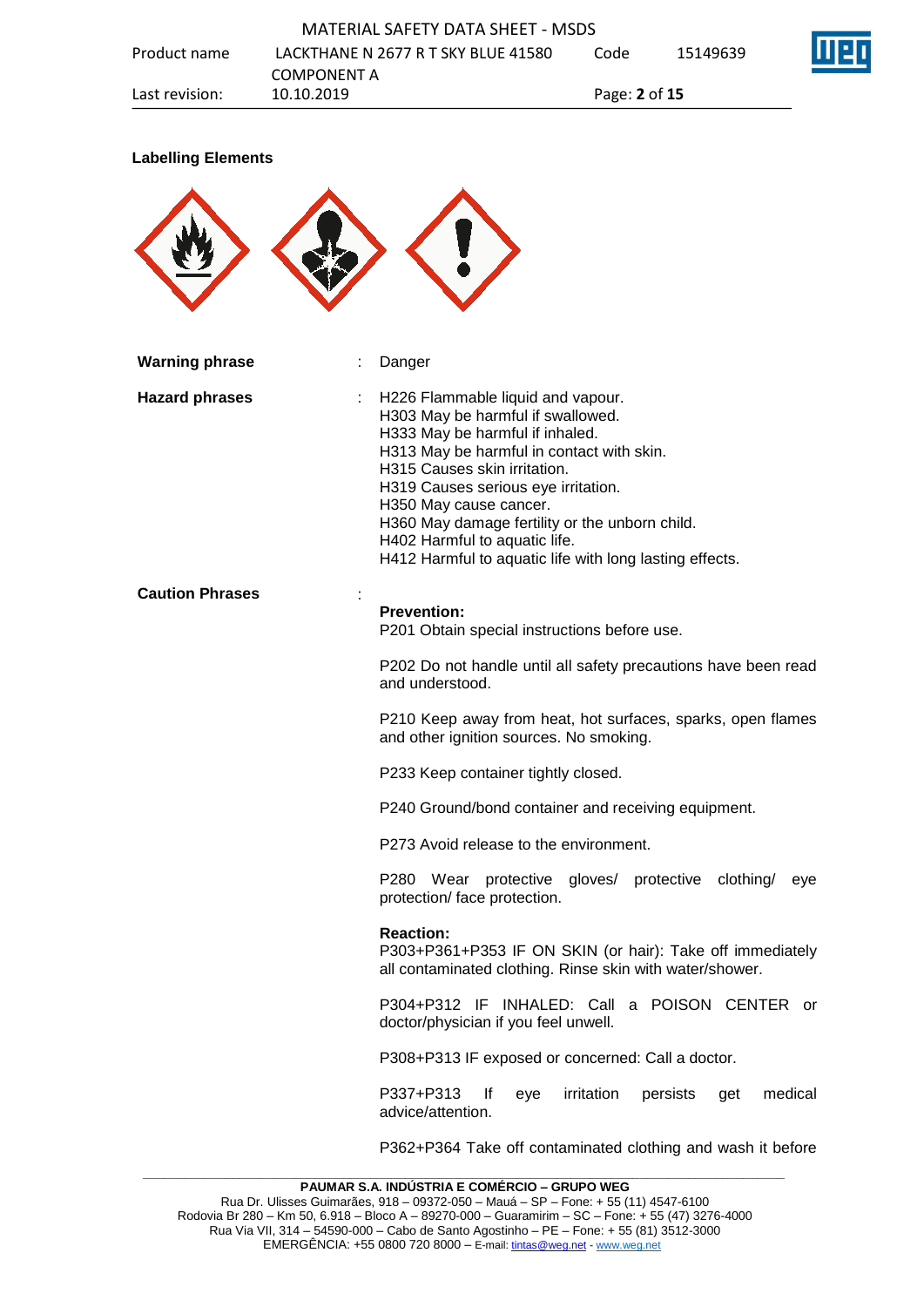| <b>MATERIAL SAFETY DATA SHEET - MSDS</b> |  |
|------------------------------------------|--|
|------------------------------------------|--|

| Product name   | <b>COMPONENT A</b> | LACKTHANE N 2677 R T SKY BLUE 41580                                                                                                                        | Code          | 15149639 |  |
|----------------|--------------------|------------------------------------------------------------------------------------------------------------------------------------------------------------|---------------|----------|--|
| Last revision: | 10.10.2019         |                                                                                                                                                            | Page: 3 of 15 |          |  |
|                |                    | reuse.                                                                                                                                                     |               |          |  |
|                |                    | P370+P378 In case of fire: Use as chapter 5 of MSDS to<br>extinguish.                                                                                      |               |          |  |
|                |                    | Storage:<br>P403+P235 Store in a well ventilated place. Keep cool.                                                                                         |               |          |  |
|                |                    | Treatmentand disposal of waste:<br>P501 Dispose of contents/container as chapter 13 of the<br>MSDS.                                                        |               |          |  |
| Other hazard   |                    | : When heated above its flash point, this material will release<br>toxic vapors and flames, and can burn in open area if exposed<br>to an ignition source. |               |          |  |

## 3. COMPOSITION AND INFORMATION ABOUT THE INGRENDIENTS

## **Product type:** : Mixture

#### **Ingrendients that contribute to danger:**

| Product name                                      | CAS No.   | <b>Risck classification</b>                                                                                                                                                                                 | Concentration [%] |
|---------------------------------------------------|-----------|-------------------------------------------------------------------------------------------------------------------------------------------------------------------------------------------------------------|-------------------|
| <b>GLYCOL ETHYL</b><br><b>ACETATE SOLVENT (N)</b> | 111-15-9  | Flammable liquids,<br>Category 3<br>Reproductive toxicity,<br>Category 1B<br>Acute toxicity Ingestion,<br>Category 4<br>Acute toxicity Dermal,<br>Category 4<br>Acute toxicity<br>Inhalation,<br>Category 4 | $>= 10 - 20$      |
| SOLVENT XYLENE (S)                                | 1330-20-7 | Flammable liquids,<br>Category 3<br>Acute toxicity Dermal,<br>Category 4<br>Acute toxicity<br>Inhalation,<br>Category 4<br>Skin Corrosion/irritation<br>Category 2                                          | $>= 5 - < 10$     |
| <b>LEAD SULFOCHROMATE</b><br><b>YELLOW</b>        | 1344-37-2 | Carcinogenicity,<br>Category 1B<br>Reproductive toxicity,<br>Category 1A<br>Specific target organ<br>toxicity - Repeated<br>exposure,                                                                       | $>= 0,1 - 1$      |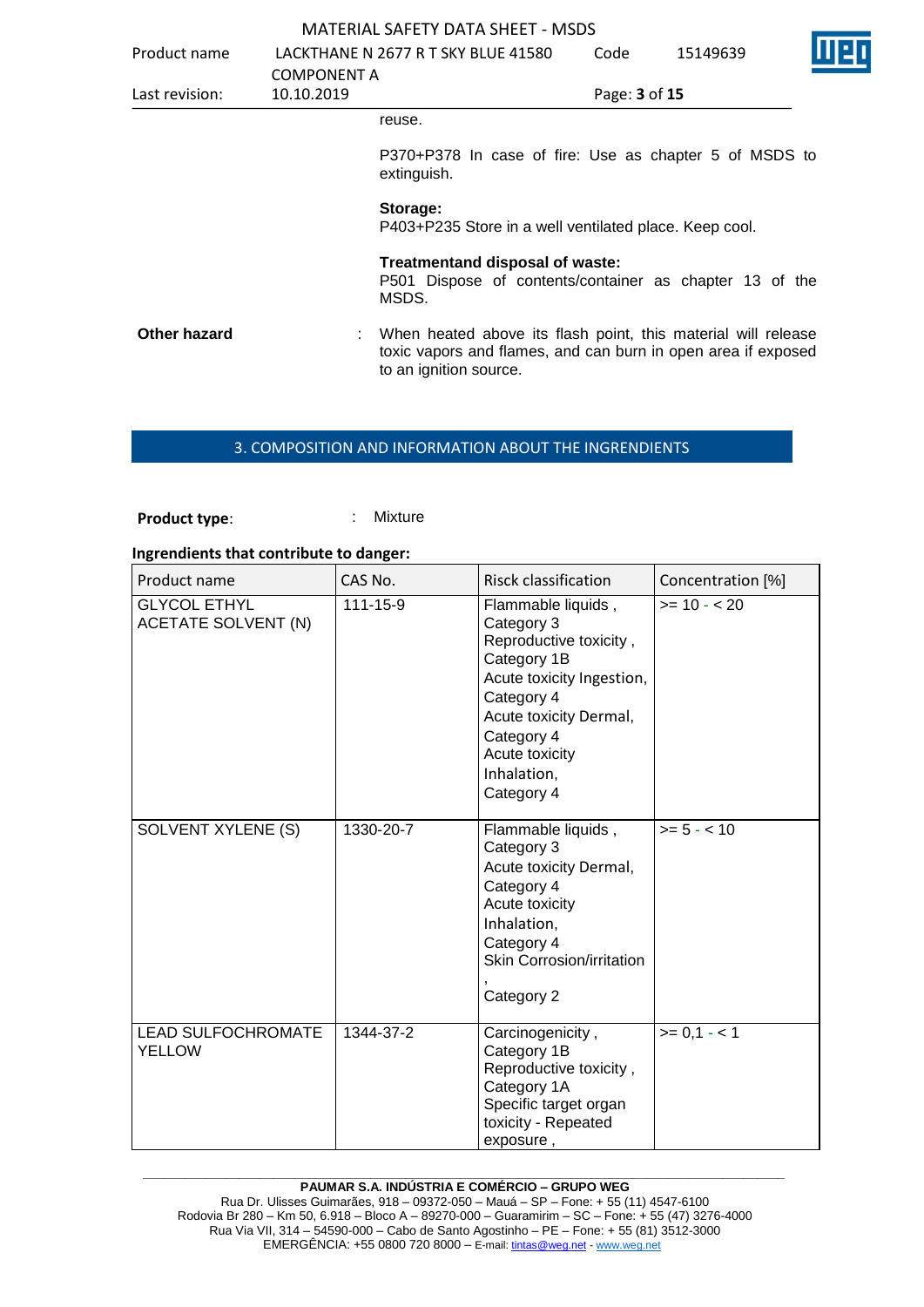Product name LACKTHANE N 2677 R T SKY BLUE 41580 Code 15149639



| Last revision: | <b>COMPONENT A</b><br>10.10.2019 | Page: 4 of 15                                                                                                                                         |
|----------------|----------------------------------|-------------------------------------------------------------------------------------------------------------------------------------------------------|
|                |                                  | Category 2<br>Hazardous to the<br>aquatic environment -<br>Acute,<br>Category 1<br>Hazardous to the<br>aquatic environment -<br>Cronic,<br>Category 1 |

| 4. FIRST AID MEASURES                                                    |  |                                                                                                                                                                                                                                                                                                                                                                                                                                                                                          |  |  |  |
|--------------------------------------------------------------------------|--|------------------------------------------------------------------------------------------------------------------------------------------------------------------------------------------------------------------------------------------------------------------------------------------------------------------------------------------------------------------------------------------------------------------------------------------------------------------------------------------|--|--|--|
|                                                                          |  |                                                                                                                                                                                                                                                                                                                                                                                                                                                                                          |  |  |  |
| <b>Inhalation</b>                                                        |  | Take the victim to fresh air, keeping them rested and warm. If<br>breathing is irregular or has stopped, apply artificial<br>respiration. Do not give anything orally. Seek medical<br>assistance immediately, bringing the product label whenever<br>possible.                                                                                                                                                                                                                          |  |  |  |
| <b>Contact with the skin</b>                                             |  | Remove the product with vegetal oil (cooking oil) and then<br>wash the skin thoroughly with plenty of water. Do not use<br>solvents or thinners. Seek medical attention in case of any<br>irritation or other symptoms.                                                                                                                                                                                                                                                                  |  |  |  |
| <b>Contact with the eyes</b>                                             |  | : Remove contact lenses, if wearing any. Flush the eyes with<br>running water for at least 15 minutes, holding the eyelids<br>apart. Seek medical assistance immediately, bringing the<br>product label with you.                                                                                                                                                                                                                                                                        |  |  |  |
| Ingestion                                                                |  | : Do not provoke vomiting. Consult with a doctor immediately.                                                                                                                                                                                                                                                                                                                                                                                                                            |  |  |  |
| <b>Most important symptoms</b><br>and effects, both acute and<br>delayed |  | Headaches, dizziness, fatigue and in extreme cases, loss of<br>consciousness.                                                                                                                                                                                                                                                                                                                                                                                                            |  |  |  |
| Notes for the doctor                                                     |  | Treat symptomatically. Do not induce vomiting because of risk<br>of aspiration of gastric contents into the lungs. Gastric lavage<br>is recommended when the patient ingests large quantities,<br>more than 5ml of the substance in its pure form. The toxic<br>potential of the quantity consumed must be evaluated in<br>relation to the risk of aspiration during gastric lavage.<br>Activated coal in solution could be useful. However, in some<br>cases the coal induces vomiting. |  |  |  |

### 5. FIRE-FIGHTING MEASURES

| <b>Suitable extinguishing</b> | $\therefore$ Water in mist form |
|-------------------------------|---------------------------------|
| methods                       | Carbon dioxide (CO2)            |
|                               | Foam alcohol resistent          |
|                               | Dry chemical powder             |
|                               |                                 |

**Extinguishing methods not** : Direct water jet.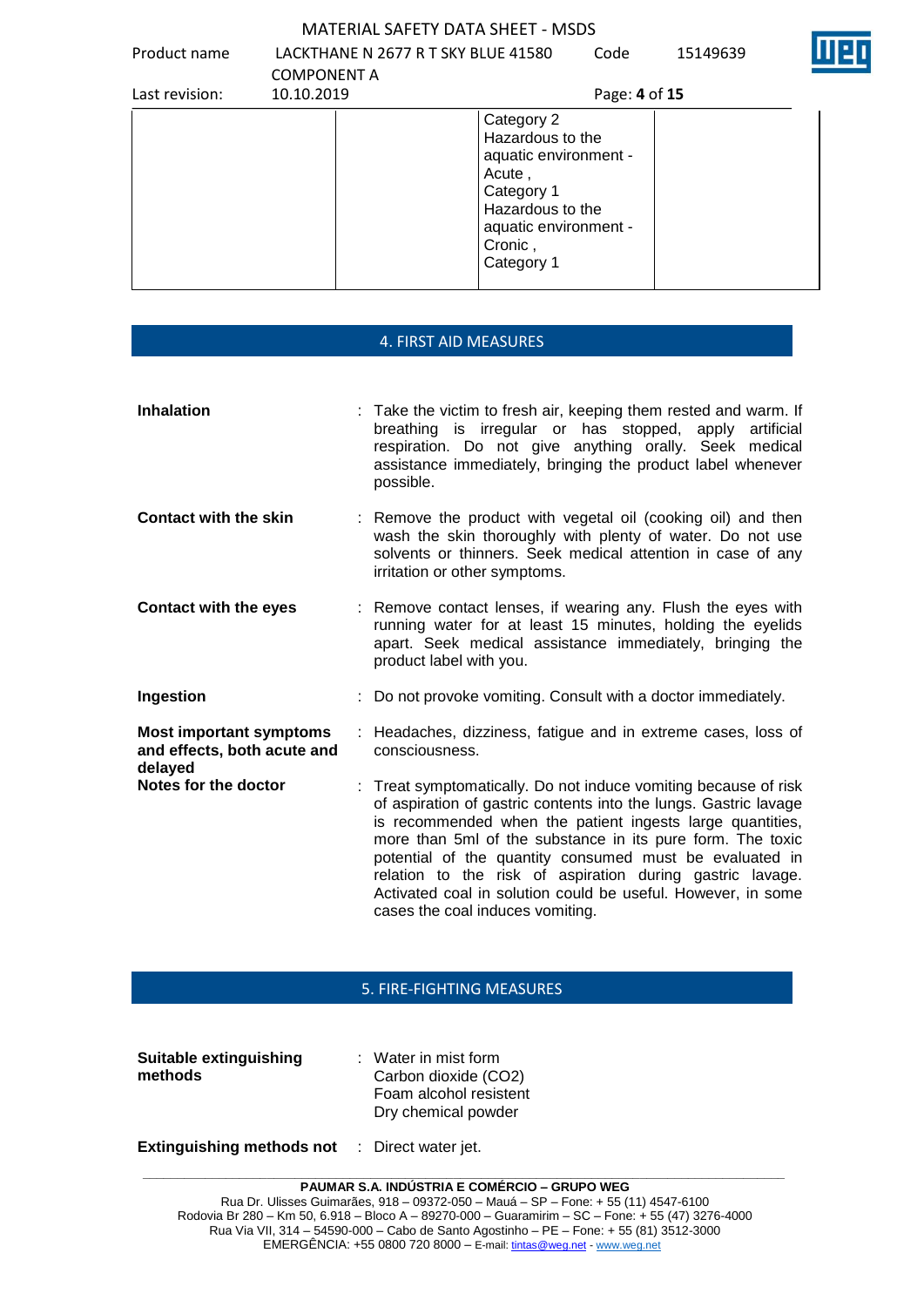|                                                   |                    | <b>MATERIAL SAFETY DATA SHEET - MSDS</b>                                                                                                                                                                                                                                                                                                                                                                                                                                                                                                                                                                                                                                                                                    |               |          |  |
|---------------------------------------------------|--------------------|-----------------------------------------------------------------------------------------------------------------------------------------------------------------------------------------------------------------------------------------------------------------------------------------------------------------------------------------------------------------------------------------------------------------------------------------------------------------------------------------------------------------------------------------------------------------------------------------------------------------------------------------------------------------------------------------------------------------------------|---------------|----------|--|
| Product name                                      |                    | LACKTHANE N 2677 R T SKY BLUE 41580                                                                                                                                                                                                                                                                                                                                                                                                                                                                                                                                                                                                                                                                                         | Code          | 15149639 |  |
|                                                   | <b>COMPONENT A</b> |                                                                                                                                                                                                                                                                                                                                                                                                                                                                                                                                                                                                                                                                                                                             |               |          |  |
| Last revision:                                    | 10.10.2019         |                                                                                                                                                                                                                                                                                                                                                                                                                                                                                                                                                                                                                                                                                                                             | Page: 5 of 15 |          |  |
| recommended                                       |                    |                                                                                                                                                                                                                                                                                                                                                                                                                                                                                                                                                                                                                                                                                                                             |               |          |  |
| <b>Specific dangers</b>                           |                    | : Flammable liquid and vapour. Dangerous when exposed to<br>heat or ignition source. Exposed packaging to the fire may<br>rupture due to the increased pressure with risk of a<br>subsequent explosion. The vapours are havier than the air<br>and spread close to the ground and it can move to the ignition<br>source and provoke fire or backspace of the flames. Avoid the<br>accumulation of vapours in depressions on the ground,<br>manholes, basement etc. The vapours and/or the particles<br>finely divided (spray) may form explosive mixtures with the air.<br>In case of burning of the product, it forms carbon and nitrogen<br>compounds. The inhalation of these subproducts may cause<br>damage to health. |               |          |  |
| Protective measures of the<br>fire fighting team. | t.                 | The personnel involved in firefighting should wear self<br>contained breathing apparatus with positive pressure and full<br>protection clothes.                                                                                                                                                                                                                                                                                                                                                                                                                                                                                                                                                                             |               |          |  |
| <b>Specific methods</b>                           |                    | Evacuate and isolate the area. Approach from fire with wind at<br>your back. Fight the fire to a secure distance. Remove the<br>packaging of the product from the fire area if this can be made<br>with safety. Chill sideways with water in form of fog all the<br>closed packaging near the fire. Avoid that the resulting water<br>from fire fighting reaches drains or waterways. Use dikes to<br>contain this water and eliminate it according to environmental<br>regulations.                                                                                                                                                                                                                                        |               |          |  |

## 6. SPILL / LEAK CONTROL PROCEDURES

**Personal precautions, protective equipment and emergency procedures**

| For the emergency service<br>staff                      | : If specialized clothing is needed to combat the leak/spillage,<br>Section 8 should be consulted. All precautions described in<br>the following section must be followed.                                                                                                                                                                                                                                                                                                                                                                                                                                                                                                                                                                                                            |
|---------------------------------------------------------|---------------------------------------------------------------------------------------------------------------------------------------------------------------------------------------------------------------------------------------------------------------------------------------------------------------------------------------------------------------------------------------------------------------------------------------------------------------------------------------------------------------------------------------------------------------------------------------------------------------------------------------------------------------------------------------------------------------------------------------------------------------------------------------|
| For staff who are not part<br>of the emergency services | : No action should be taken that may generate danger to<br>people without adequate training and<br>qualifications. Understand the dangers of leaked/spilled<br>products. Use appropriate personal protective equipment -<br>see section 8. Evacuate surrounding areas. Isolate area and<br>keep onlookers away. Do not touch or walk through spilled<br>material. Eliminate all sources of ignition. Avoid breathing<br>vapor or mist. Provide adequate ventilation if possible. Wear<br>appropriate respiratory mask when ventilation is inadequate. In<br>accordance with characteristics of the location and/or area<br>and in relation to the amount of spilled/leaked product,<br>additional emergency measures may be taken under the<br>supervision of a trained professional. |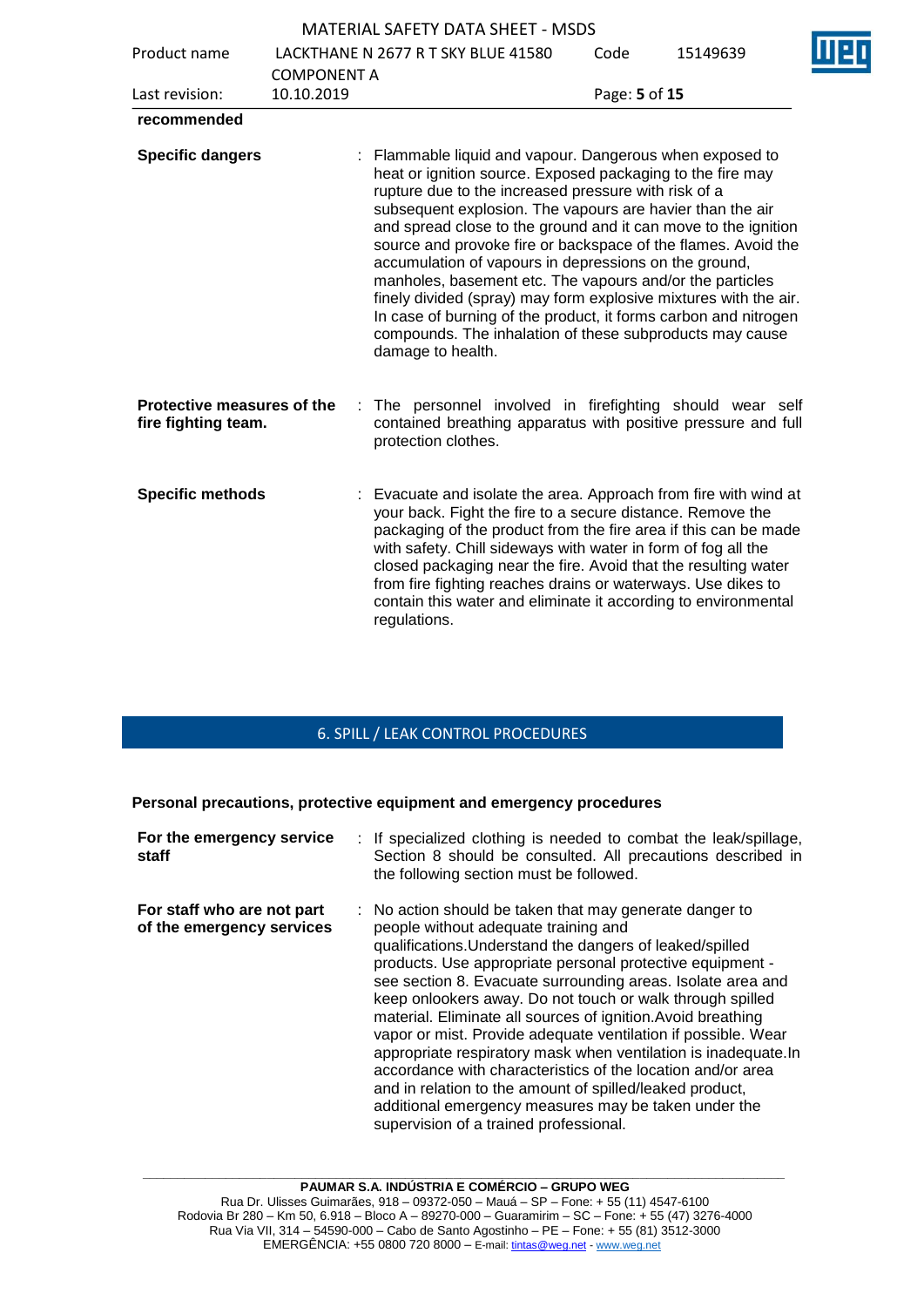|                                  |                    | <b>MATERIAL SAFETY DATA SHEET - MSDS</b>                                                                                                                                                                                                                                                                                                                                                                                                                                                                                                                                                                                                                                                                                                 |               |                      |  |
|----------------------------------|--------------------|------------------------------------------------------------------------------------------------------------------------------------------------------------------------------------------------------------------------------------------------------------------------------------------------------------------------------------------------------------------------------------------------------------------------------------------------------------------------------------------------------------------------------------------------------------------------------------------------------------------------------------------------------------------------------------------------------------------------------------------|---------------|----------------------|--|
| Product name                     | <b>COMPONENT A</b> | LACKTHANE N 2677 R T SKY BLUE 41580                                                                                                                                                                                                                                                                                                                                                                                                                                                                                                                                                                                                                                                                                                      | Code          | 15149639             |  |
| Last revision:                   | 10.10.2019         |                                                                                                                                                                                                                                                                                                                                                                                                                                                                                                                                                                                                                                                                                                                                          | Page: 6 of 15 |                      |  |
| <b>Environmental precautions</b> |                    | Prevent the product or the water used in the service reaches<br>waterways,<br>channels, drains, or galleries. In case of significant spill, retain<br>spi<br>lled liquid with inert material such as sand or earth. In<br>approprieate,<br>use absorbent materials such as sawdust, rags, vermiculites,<br>etc.                                                                                                                                                                                                                                                                                                                                                                                                                          |               |                      |  |
|                                  |                    | Methods and materials for containment and cleaning                                                                                                                                                                                                                                                                                                                                                                                                                                                                                                                                                                                                                                                                                       |               |                      |  |
| Large spills / leaks             |                    | : Understand<br>the<br>products. Approaching the site with the wind from behind. Stop<br>leak if this can be done safely. Prevent from entering holes /<br>depressions in the floor. If this happens to provide ventilation.<br>Confine the spill in a dike away from the leak point for later<br>disposal. Remove local packaging from the spills site. Use anti<br>sparkling tools and explosion-proof equipment to collect the<br>product. All equipment used when handling the product must<br>be electrically grounded. Soak up with an inert dry material<br>(sand, vermiculite) placing the same in a suitable container for<br>later disposal - see chapter 13.                                                                  | dangers       | leaked/spilled<br>οf |  |
| <b>Small spills / leaks</b>      |                    | Stop the leak if this can be done safely. Cover up spillage in a<br>tarp to prevent the spread by wind or rain. Use antifaiscantes<br>tools and explosion-proof equipment properly grounded to<br>collect the product. Place the material collected in dry, clean<br>and properly identified containers. Cap the container loosened<br>so removing them from the spill site. Avoid formation of dust.<br>Remove the packaging from the spill site. If there is product<br>disposal need refer to chapter 13<br>Contain and collect the material of the leak with absorbent<br>materials and non-combustible, such as sand, earth,<br>vermiculite, calcined diatomite, etc. in a waste container in<br>accordance with local regulations. |               |                      |  |

## 7. HANDLING AND STORAGE

**Precautions for safe handling**

| Instructions for safe<br>treatment      | : Use individual protective equipment. Emergency showers and<br>eye wash basins must be installed in locations of use and<br>storage.                                                                                                                                                                                                                                                                                                                  |
|-----------------------------------------|--------------------------------------------------------------------------------------------------------------------------------------------------------------------------------------------------------------------------------------------------------------------------------------------------------------------------------------------------------------------------------------------------------------------------------------------------------|
| <b>Precautions for safe</b><br>handling | : Use appropriate personal protective equipment - see section<br>8; The product handling should occur in places with good<br>natural ventilation or with the presence of local exhaust<br>ventilation; The electrical installations must comply with the<br>International Electrical Commission Standards (IEC), ABNT<br>Standards (Brazilian Association of Technical Standards),<br>taking into account the results of the classification area study |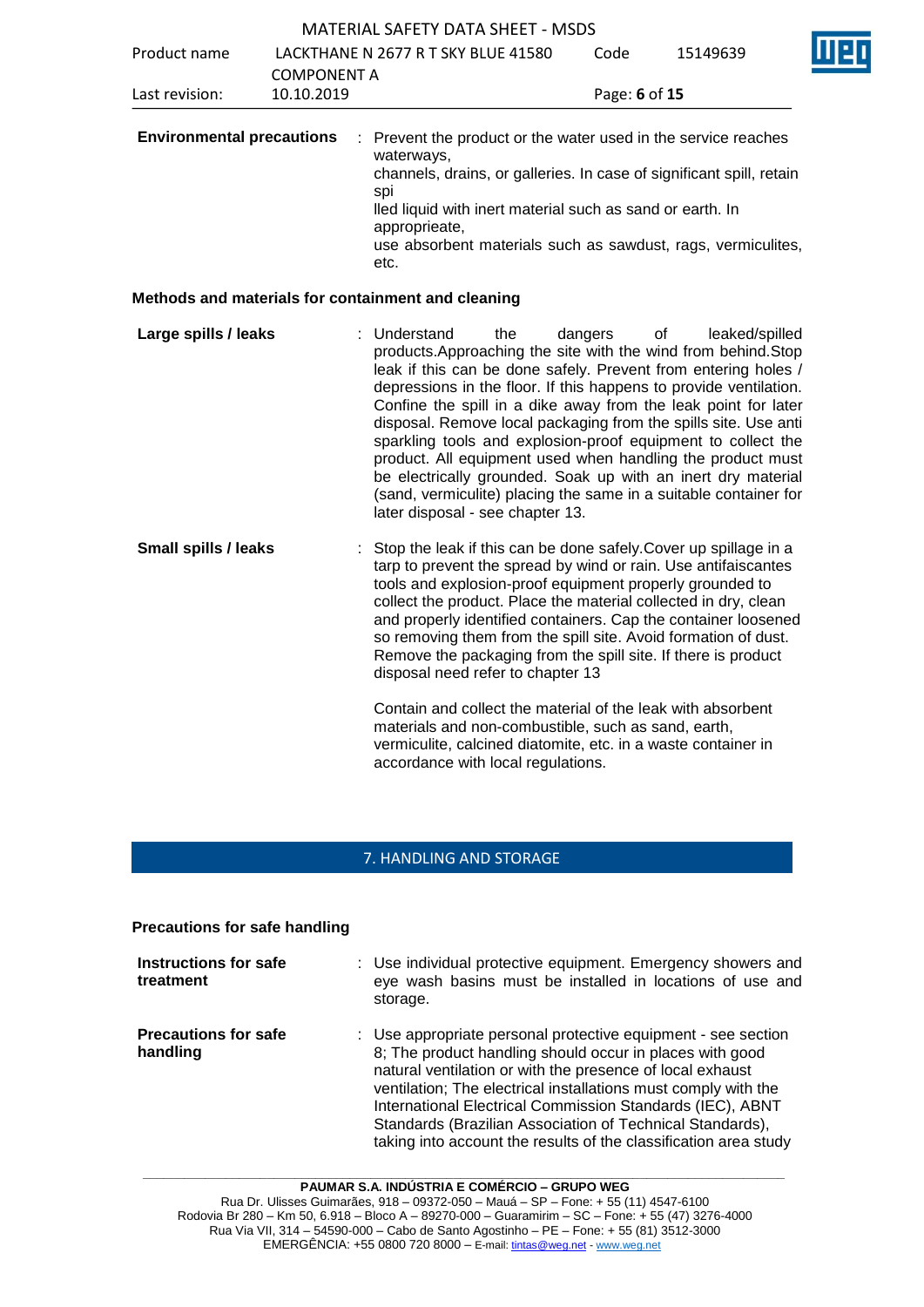| <b>MATERIAL SAFETY DATA SHEET - MSDS</b> |  |
|------------------------------------------|--|
|------------------------------------------|--|

| Product name                              |                    | LACKTHANE N 2677 R T SKY BLUE 41580                                                                                                                                                                                                                                                                                                                                                                                                                                                                                                                                                                                                                                                                                                                                                                                                                                                                                                                                                                                                                                                                                                                                    | Code          | 15149639 |
|-------------------------------------------|--------------------|------------------------------------------------------------------------------------------------------------------------------------------------------------------------------------------------------------------------------------------------------------------------------------------------------------------------------------------------------------------------------------------------------------------------------------------------------------------------------------------------------------------------------------------------------------------------------------------------------------------------------------------------------------------------------------------------------------------------------------------------------------------------------------------------------------------------------------------------------------------------------------------------------------------------------------------------------------------------------------------------------------------------------------------------------------------------------------------------------------------------------------------------------------------------|---------------|----------|
|                                           | <b>COMPONENT A</b> |                                                                                                                                                                                                                                                                                                                                                                                                                                                                                                                                                                                                                                                                                                                                                                                                                                                                                                                                                                                                                                                                                                                                                                        |               |          |
| Last revision:                            | 10.10.2019         |                                                                                                                                                                                                                                                                                                                                                                                                                                                                                                                                                                                                                                                                                                                                                                                                                                                                                                                                                                                                                                                                                                                                                                        | Page: 7 of 15 |          |
|                                           |                    | for the local and/or product instalation.<br>Use anti-sparking tools when handling the product; In transfer<br>operations, metal containers must be used and all containers<br>must be properly grounded to avoid sparkling by the<br>accumulation of static energy; Handle and use away from hot<br>surfaces, sparks, open flames, and other sources of ignition.<br>Do not smoke; Do not ingest. Avoid inhalation of vapors or<br>smoke as well as avoid contact with eyes, skin and clothing;<br>Eating and drinking should be prohibited in the area where the<br>material is handled, stored and processed. Workers should<br>wash their hands before eating, drinking and smoking.<br>Remove contaminated clothing and protective equipment<br>before entering food areas; After use keep the product in its<br>original packaging, sealed; Empty containers may be<br>hazardous and should be disposed of properly. Do not reuse<br>the packaging; Emergency showers and eye washer should be<br>installed in the use and storage places.<br>Do not handle the product until you have read and understood<br>all safety precautions contained in this document. |               |          |
| <b>Fire protection</b>                    |                    | Only use in well-ventilated locations, to prevent accumulation<br>of vapors in explosive concentrations. All conductive elements<br>of the system, in contact with the product, must be electrically<br>grounded Keep away from heat and sources of ignition. Tools<br>that do not produce sparks should be used. Do not smoke.                                                                                                                                                                                                                                                                                                                                                                                                                                                                                                                                                                                                                                                                                                                                                                                                                                        |               |          |
| <b>Storage conditions</b>                 |                    |                                                                                                                                                                                                                                                                                                                                                                                                                                                                                                                                                                                                                                                                                                                                                                                                                                                                                                                                                                                                                                                                                                                                                                        |               |          |
| Substances to be avoid                    |                    | : Keep away from oxidising agents, strong acid solutions and<br>strong alkaline solutions.                                                                                                                                                                                                                                                                                                                                                                                                                                                                                                                                                                                                                                                                                                                                                                                                                                                                                                                                                                                                                                                                             |               |          |
| <b>Storage conditions</b>                 |                    | The electrical installation must comply with NEC(National<br>Electrical Code) or IEC (International Electrical Commission)<br>standards and/or those of the ABNT (Brazilian Association of<br>Technical Standards). The floor of the storage area must be<br>impermeable, non-combustible and must have ditches that<br>allow run off into the containment reservoir. Storage tanks<br>must be surrounded by embankments and have drains in case<br>of leakage.                                                                                                                                                                                                                                                                                                                                                                                                                                                                                                                                                                                                                                                                                                        |               |          |
| <b>Appropriate storage</b><br>conditions  |                    | : Store the material in covered, dry, well ventilated and<br>identified areasKeep out of direct sunlight. Store in a closed<br>container.                                                                                                                                                                                                                                                                                                                                                                                                                                                                                                                                                                                                                                                                                                                                                                                                                                                                                                                                                                                                                              |               |          |
| Inappropriate storage<br>conditions       |                    | Exposed to elevated temperatures, sun and rain. Close to<br>oxidizing agents. Close to food. Close to sources of heat and<br>ignition.                                                                                                                                                                                                                                                                                                                                                                                                                                                                                                                                                                                                                                                                                                                                                                                                                                                                                                                                                                                                                                 |               |          |
| <b>Materials to avoid</b>                 |                    | : Do not store with explosive materials, flammableand/or toxic<br>gases, oxidizing, corrosive substances, or materials that may<br>generate spontaneous combustion.                                                                                                                                                                                                                                                                                                                                                                                                                                                                                                                                                                                                                                                                                                                                                                                                                                                                                                                                                                                                    |               |          |
| Secure packaging materials                |                    |                                                                                                                                                                                                                                                                                                                                                                                                                                                                                                                                                                                                                                                                                                                                                                                                                                                                                                                                                                                                                                                                                                                                                                        |               |          |
| <b>Recommended packaging</b><br>materials |                    | Amber type glass.<br>Metal packaging                                                                                                                                                                                                                                                                                                                                                                                                                                                                                                                                                                                                                                                                                                                                                                                                                                                                                                                                                                                                                                                                                                                                   |               |          |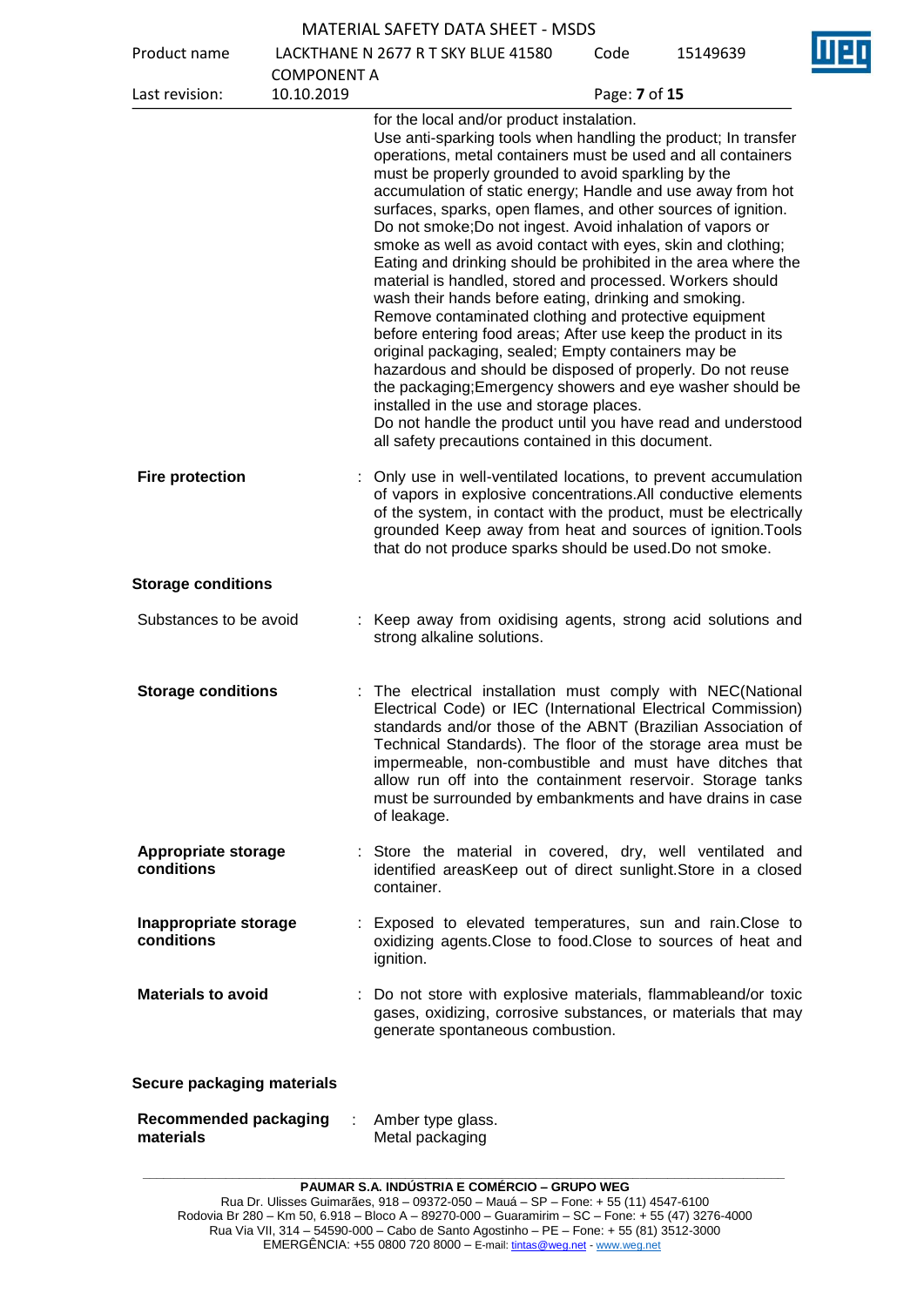**Packaging materials to be COD**: Certain plastic materials **avoided**

## 8. EXPOSURE CONTROL – PERSONAL PROTECTION

The information in this chapter contain general guidelines. Chapter 1 should be consulted for any information on the recommended use of this product in different scenarios of exposure.

| <b>Engineering control</b> |  |
|----------------------------|--|
| measures                   |  |

: Preferably use the product in adequate application cabin. In case it is not possible, provide exhaustion/ventilation enough to keep the concentration of the agents indicated in this section under the limits of tolerance (L.T.), otherwise, use adequate respiratory protection equipment. The engineering controls should keep the concentrations of gas/vapour under the limit of LEL - Lower Explosive Limit (see section 9). Use equipment explosion proof.

#### **Control parameters**

#### **Occupational Exposure Limits**

| <b>Name</b>                                   | <b>CAS No.</b> | TLV/TWA                                | <b>TLV/STEL</b> | <b>TLV/TETO</b> | <b>Source</b> |
|-----------------------------------------------|----------------|----------------------------------------|-----------------|-----------------|---------------|
| <b>GLYCOL ETHYL</b>                           | $111 - 15 - 9$ | 5 ppm                                  |                 |                 | <b>ACGIH</b>  |
| ACETATE SOLVENT (N)                           |                |                                        |                 |                 |               |
| SOLVENT XYLENE (S)                            | 1330-20-7      | 78 ppm340<br>mg/m <sup>3</sup> 100 ppm | $150$ ppm       |                 | NR15ACGIH     |
| LEAD<br><b>SULFOCHROMATE</b><br><b>YELLOW</b> | 1344-37-2      |                                        |                 |                 |               |

\*PPM - parts of vapour or gas per million of parts of contaminated air

\*\*MG/m<sup>3</sup> - miligrams per cubic meter of air.

#### **Personal protective equipment required**

| <b>Respiratory protection</b>   | In case of the concentrations are above the indicated<br>tolerance limits, the use of appropriated mask is<br>necessary for this goal (half-face mask or full face mask<br>with filter to organic vapors and acid gases). |
|---------------------------------|---------------------------------------------------------------------------------------------------------------------------------------------------------------------------------------------------------------------------|
| Eye protection                  | Use hermetic goggles to protect against liquid splashes.                                                                                                                                                                  |
| <b>Body and skin protection</b> | : It is recommended the use of apron barber type to<br>protecting upper limbs, trunk and lower limbs in case of<br>splash. In case of risk of static electricity generation the                                           |

**\_\_\_\_\_\_\_\_\_\_\_\_\_\_\_\_\_\_\_\_\_\_\_\_\_\_\_\_\_\_\_\_\_\_\_\_\_\_\_\_\_\_\_\_\_\_\_\_\_\_\_\_\_\_\_\_\_\_\_\_\_\_\_\_\_\_\_\_\_\_\_\_\_\_\_\_\_\_\_\_\_\_\_\_\_\_\_\_\_\_\_\_\_**

cloth should be antistatic, includin the apron.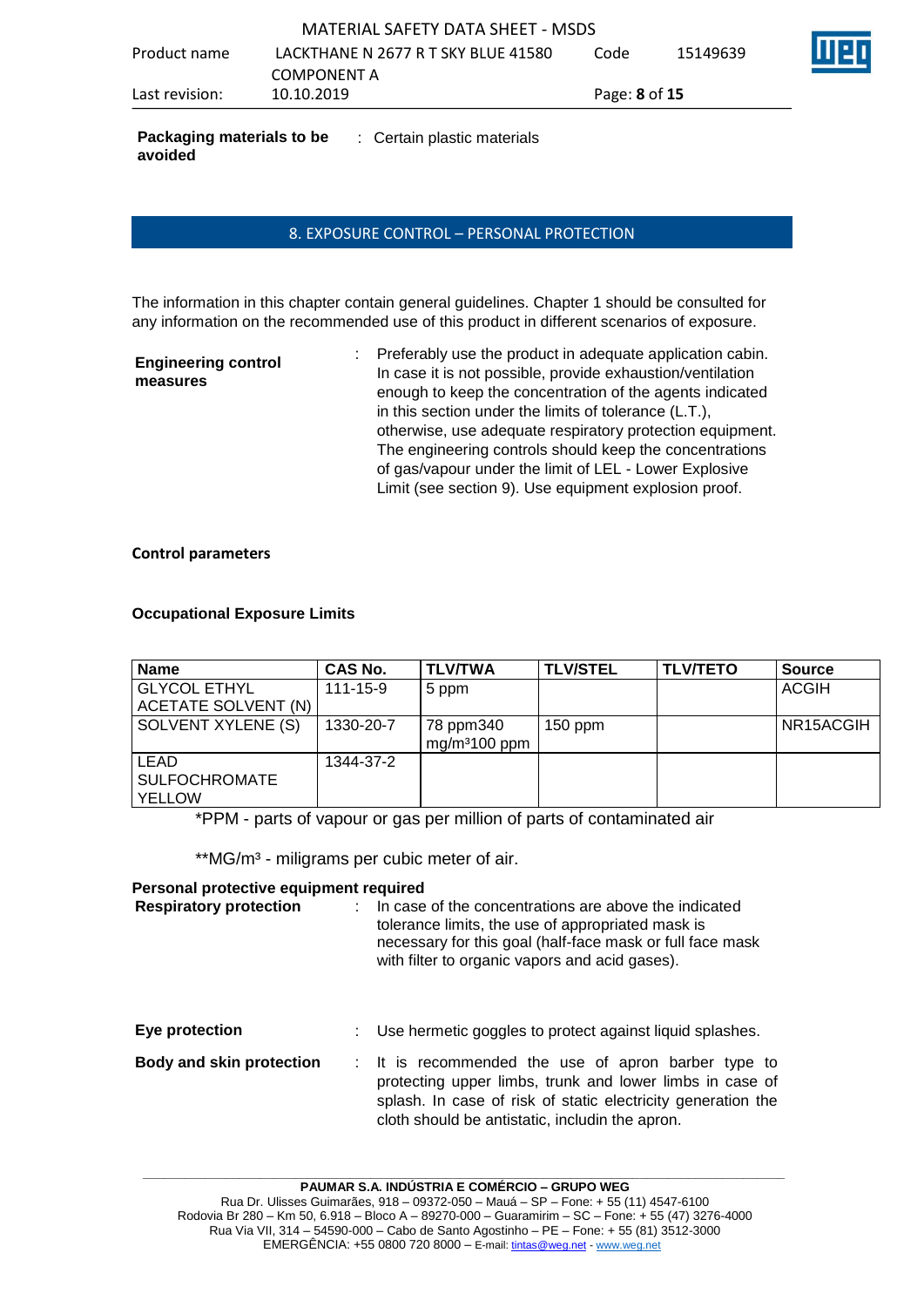Code 15149639



Product name LACKTHANE N 2677 R T SKY BLUE 41580 COMPONENT A<br>10.10.2019 Last revision: 10.10.2019 Page: **9** of **15**

| Form                                     | t. | Liquid                          |
|------------------------------------------|----|---------------------------------|
| <b>State of matter</b>                   |    | Liquid                          |
| Color                                    |    | <b>Blue</b>                     |
| <b>Odour</b>                             |    | <b>Distinctive</b>              |
| <b>Odour limit</b>                       |    | Not applicable                  |
| рH                                       |    | Not applicable                  |
| <b>Melting point</b>                     |    | Data not available.             |
| <b>Boiling point</b>                     |    | Data not available.             |
| <b>Flash Point (Open cup)</b>            |    | 28 °C                           |
| <b>Evaporation rate</b>                  | t. | Data not available.             |
| <b>Inflammation point</b>                | t. | Method: Data not available.     |
| <b>Upper explosive limit</b>             | t  | Data not available.             |
| Lower explosive limit                    |    | Data not available.             |
| Vapor pressure                           |    | Data not available.             |
| <b>Density</b>                           | t. | $1,13 - 1,23$ g/cm <sup>3</sup> |
| Solubility(ies)                          | t. | Water-insoluble                 |
| N-octano /water partition<br>coefficient | ÷. | Data not available.             |
| <b>Auto flammability</b>                 | t. | Data not available.             |
| Cinematic viscosity (25°C)               |    | $: 0 - 90$ UK (A+B)             |
| Vapor density                            |    | Data not available.             |
| <b>Decomposition temperature</b>         |    |                                 |

#### 10. STABILITY AND REACTIVITY

| <b>Reactivity</b>         | : Presents no reactivity at room temperature and under normal<br>conditions of use.                                 |
|---------------------------|---------------------------------------------------------------------------------------------------------------------|
| <b>Chemical stability</b> | : Stable at room temperature and under normal conditions of<br>use. Unstable at temperatures above the flash point. |

**PAUMAR S.A. INDÚSTRIA E COMÉRCIO – GRUPO WEG** Rua Dr. Ulisses Guimarães, 918 – 09372-050 – Mauá – SP – Fone: + 55 (11) 4547-6100 Rodovia Br 280 – Km 50, 6.918 – Bloco A – 89270-000 – Guaramirim – SC – Fone: + 55 (47) 3276-4000 Rua Via VII, 314 – 54590-000 – Cabo de Santo Agostinho – PE – Fone: + 55 (81) 3512-3000 EMERGËNCIA: +55 0800 720 8000 – E-mail[: tintas@weg.net](mailto:tintas@weg.net) - [www.weg.net](http://www.weg.net/)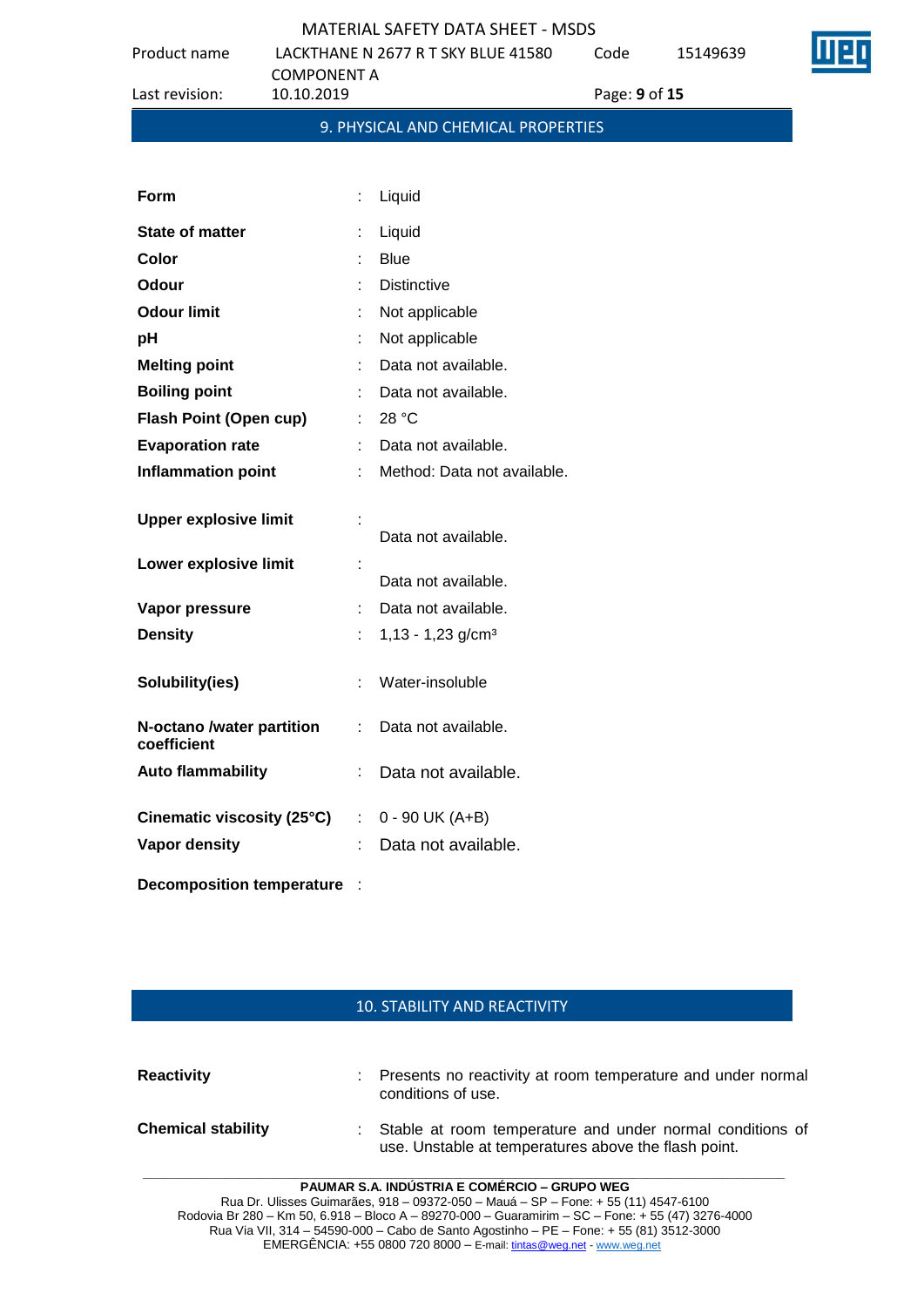| Product name                                   | <b>COMPONENT A</b> | LACKTHANE N 2677 R T SKY BLUE 41580                                                                                                                                                                       | Code           | 15149639 |  |
|------------------------------------------------|--------------------|-----------------------------------------------------------------------------------------------------------------------------------------------------------------------------------------------------------|----------------|----------|--|
| Last revision:                                 | 10.10.2019         |                                                                                                                                                                                                           | Page: 10 of 15 |          |  |
| <b>Possibility of dangerous</b><br>reactions   |                    | : Presents no reactivity at room temperature and under normal<br>conditions of use.<br>None when the product is stored, applied and processed<br>correctly.                                               |                |          |  |
| Need to add additives and<br><b>inhibitors</b> |                    | : Not necessary.                                                                                                                                                                                          |                |          |  |
| <b>Conditions to avoid</b>                     |                    | Extreme heat and open flame.                                                                                                                                                                              |                |          |  |
| Incompatible materials                         |                    | Do not store with explosive materials, flammableand/or toxic<br>gases, oxidizing, corrosive substances, or materials that may<br>generate spontaneous combustion.<br>Plastic materials soluble in Xylene. |                |          |  |
| Dangerous products of<br>decomposition         |                    | : Produces noxious gases such as carbon monoxide (CO),<br>carbon dioxide (CO2) and nitrogen oxides (NOx).                                                                                                 |                |          |  |

11. TOXICOLOGICAL INFORMATION

#### **Components GLYCOL ETHYL ACETATE SOLVENT (N)**

| Acute toxicity by oral<br>use                                 | : Test species<br><b>DL50</b><br>Observations                           | Rat<br>2.700 mg/kg     |
|---------------------------------------------------------------|-------------------------------------------------------------------------|------------------------|
| <b>Acute toxicity by</b><br>inhalation                        | : Test species<br><b>DL50</b><br>Observations                           | Data not available.    |
| <b>Acute toxicity by</b><br>cutaneous use                     | : Test species<br><b>DL50</b><br>Observations                           | Rabbit<br>10.200 mg/kg |
| <b>Acute toxicity (other</b><br>methods of<br>administration) | : Test species<br><b>DL50</b><br><b>LC50</b><br>Non-standard unit value | Data not available.    |
| <b>Corrosion/irritation of</b><br>skin                        | Data not available.                                                     |                        |
| Serious eye damage/eye<br>irritation                          | Data not available.                                                     |                        |
| <b>Respiratory or dermal</b><br>sensitivity                   | Data not available.                                                     |                        |
| <b>Mutageneses</b>                                            | Data not available.                                                     |                        |
| Carcinogenicity                                               | Data not available.                                                     |                        |
| <b>Toxic effects for</b>                                      | : That is assumed that produces an adverse effect on the                |                        |

**\_\_\_\_\_\_\_\_\_\_\_\_\_\_\_\_\_\_\_\_\_\_\_\_\_\_\_\_\_\_\_\_\_\_\_\_\_\_\_\_\_\_\_\_\_\_\_\_\_\_\_\_\_\_\_\_\_\_\_\_\_\_\_\_\_\_\_\_\_\_\_\_\_\_\_\_\_\_\_\_\_\_\_\_\_\_\_\_\_\_\_\_\_ PAUMAR S.A. INDÚSTRIA E COMÉRCIO – GRUPO WEG**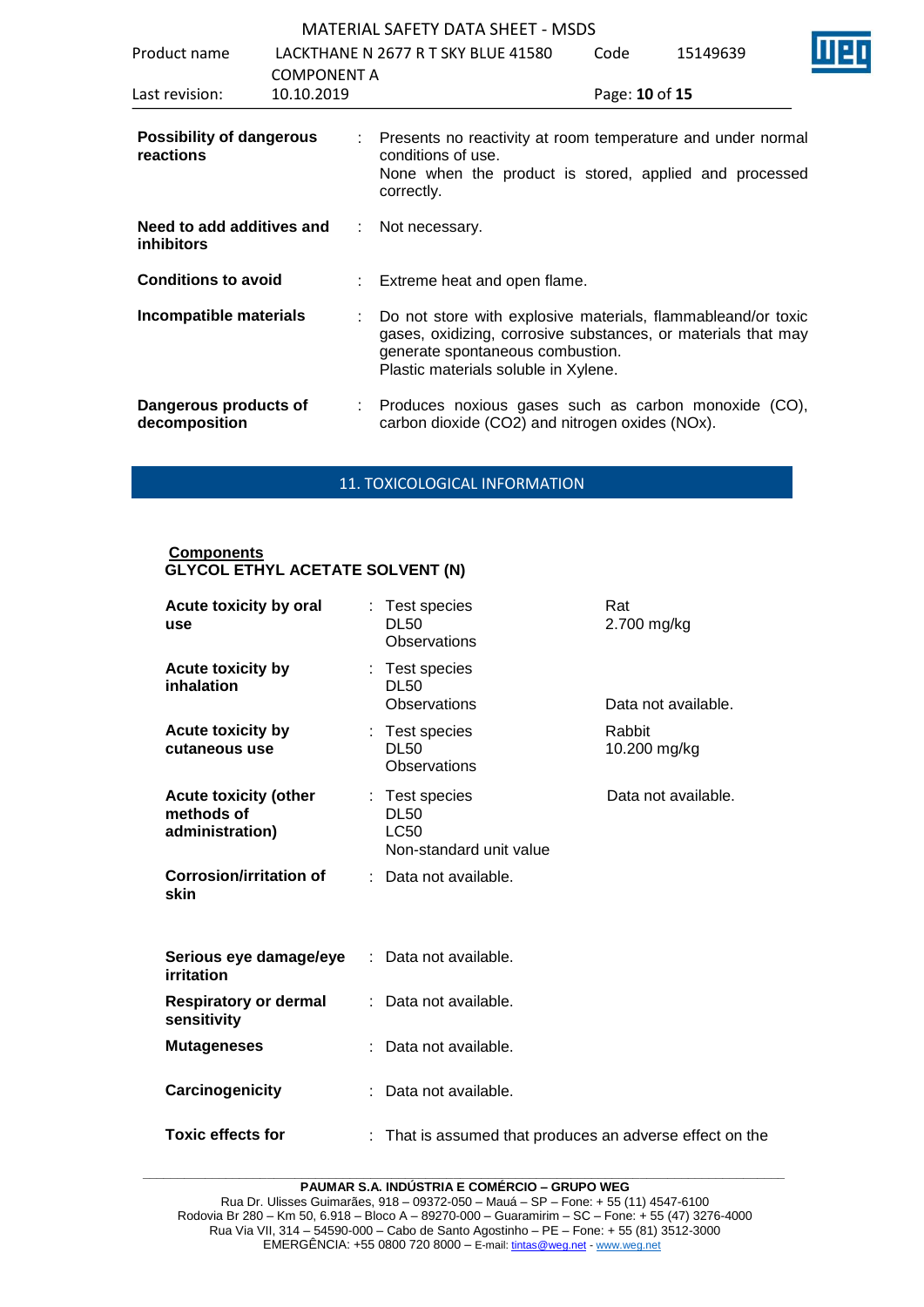| Product name |                                                               |                                  | LACKTHANE N 2677 R T SKY BLUE 41580                                     | Code                      | 15149639            |  |
|--------------|---------------------------------------------------------------|----------------------------------|-------------------------------------------------------------------------|---------------------------|---------------------|--|
|              | Last revision:                                                | <b>COMPONENT A</b><br>10.10.2019 |                                                                         | Page: 11 of 15            |                     |  |
|              | reproduction                                                  |                                  | fitness or reproductive capacity or the development of human<br>beings  |                           |                     |  |
|              | Specific target organ<br>toxicity (STOT) - single<br>exposure |                                  | : Data not available.                                                   |                           |                     |  |
|              | Specific target organ<br>toxicity (STOT) - repeat<br>exposure |                                  | : Data not available.                                                   |                           |                     |  |
|              | Aspiration hazard                                             |                                  | : Data not available.                                                   |                           |                     |  |
|              | <b>SOLVENT XYLENE (S)</b>                                     |                                  |                                                                         |                           |                     |  |
|              | Acute toxicity by oral<br>use                                 |                                  | : Test species<br><b>DL50</b><br>Observations                           | Rat<br>4.300 mg/kg        |                     |  |
|              | Acute toxicity by<br>inhalation                               |                                  | : Test species<br><b>DL50</b><br>Observations                           | Rat<br>21,7 mg/l4 h       |                     |  |
|              | Acute toxicity by<br>cutaneous use                            |                                  | : Test species<br><b>DL50</b><br>Observations                           | Rabbit<br>$> 1.700$ mg/kg | Data not available. |  |
|              | <b>Acute toxicity (other</b><br>methods of<br>administration) |                                  | : Test species<br><b>DL50</b><br><b>LC50</b><br>Non-standard unit value |                           | Data not available. |  |
|              | <b>Corrosion/irritation of</b><br>skin                        |                                  | $:$ Category 2                                                          |                           |                     |  |
|              | irritation                                                    |                                  | Serious eye damage/eye : Data not available.                            |                           |                     |  |
|              | <b>Respiratory or dermal</b><br>sensitivity                   |                                  | : Category 1                                                            |                           |                     |  |
|              | <b>Mutageneses</b>                                            |                                  | Data not available.                                                     |                           |                     |  |
|              | Carcinogenicity                                               |                                  | Data not available.                                                     |                           |                     |  |
|              | <b>Toxic effects for</b><br>reproduction                      |                                  | : Category 1C                                                           |                           |                     |  |
|              | Specific target organ<br>toxicity (STOT) - single<br>exposure |                                  | : Data not available.                                                   |                           |                     |  |
|              | Specific target organ<br>toxicity (STOT) - repeat<br>exposure |                                  | Data not available.                                                     |                           |                     |  |
|              | Aspiration hazard                                             |                                  | : Data not available.                                                   |                           |                     |  |

## **LEAD SULFOCHROMATE YELLOW**

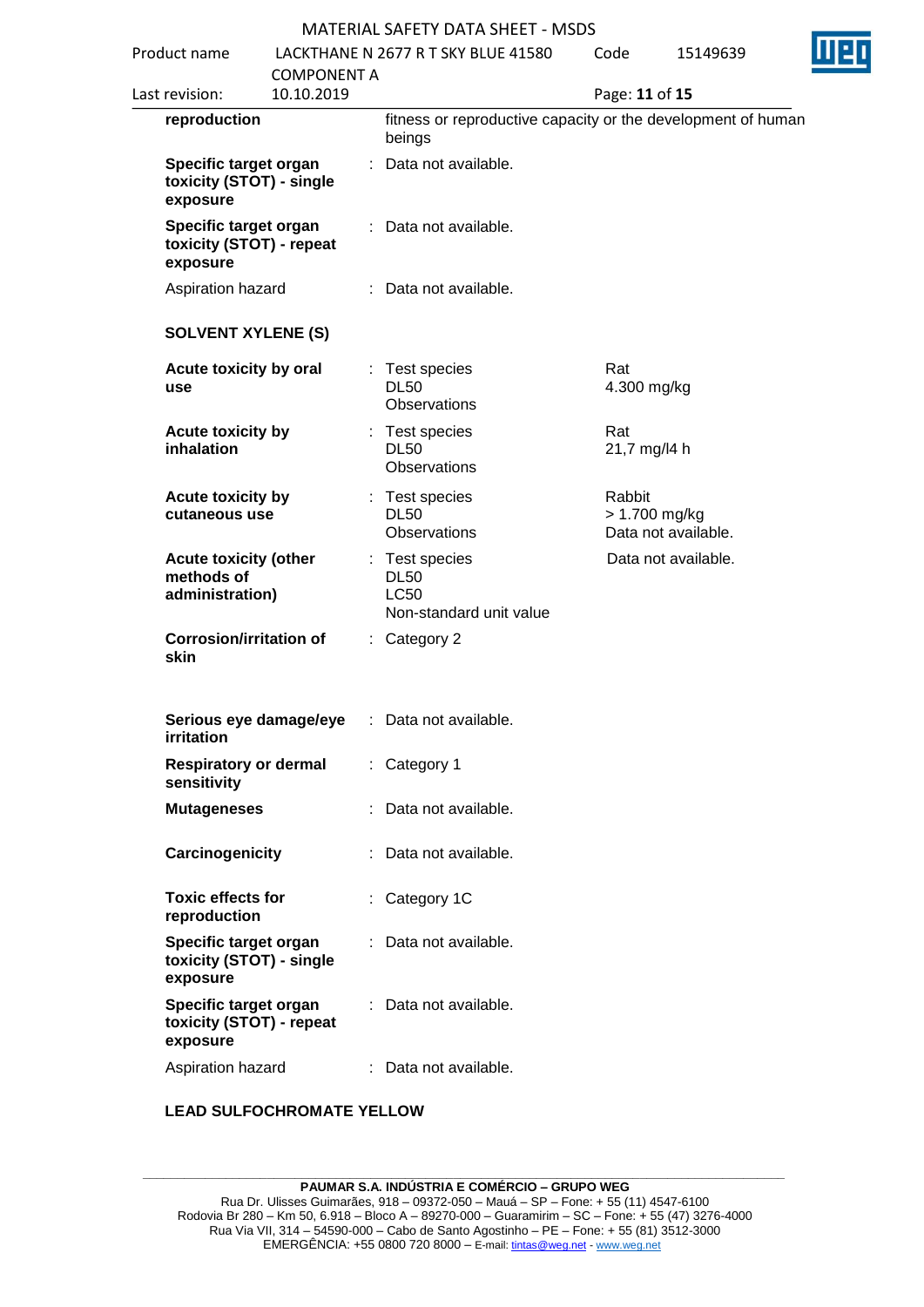| Product name   |                                                               |                                  |    | LACKTHANE N 2677 R T SKY BLUE 41580                              | Code           | 15149639            |  |
|----------------|---------------------------------------------------------------|----------------------------------|----|------------------------------------------------------------------|----------------|---------------------|--|
| Last revision: |                                                               | <b>COMPONENT A</b><br>10.10.2019 |    |                                                                  | Page: 12 of 15 |                     |  |
| use            | Acute toxicity by oral                                        |                                  |    | : Test species<br><b>DL50</b><br>Observations                    |                | Data not available. |  |
|                | Acute toxicity by<br>inhalation                               |                                  |    | : Test species<br><b>DL50</b><br>Observations                    |                | Data not available. |  |
|                | Acute toxicity by<br>cutaneous use                            |                                  |    | : Test species<br><b>DL50</b><br>Observations                    |                | Data not available. |  |
|                | <b>Acute toxicity (other</b><br>methods of<br>administration) |                                  |    | : Test species<br><b>DL50</b><br>LC50<br>Non-standard unit value |                | Data not available. |  |
| skin           | <b>Corrosion/irritation of</b>                                |                                  |    | : Data not available.                                            |                |                     |  |
|                | Serious eye damage/eye<br>irritation                          |                                  | ÷. | Data not available.                                              |                |                     |  |
|                | <b>Respiratory or dermal</b><br>sensitivity                   |                                  |    | Data not available.                                              |                |                     |  |
|                | <b>Mutageneses</b>                                            |                                  |    | Data not available.                                              |                |                     |  |
|                | Carcinogenicity                                               |                                  |    | Data not available.                                              |                |                     |  |
|                | <b>Toxic effects for</b><br>reproduction                      |                                  |    | Data not available.                                              |                |                     |  |
|                | Specific target organ<br>toxicity (STOT) - single<br>exposure |                                  |    | Data not available.                                              |                |                     |  |
|                | Specific target organ<br>toxicity (STOT) - repeat<br>exposure |                                  |    | Data not available.                                              |                |                     |  |
|                | Aspiration hazard                                             |                                  |    | Data not available.                                              |                |                     |  |

## 12. ECOLOGICAL INFORMATION

| <b>Stability in soil</b>                   |    | : The product easily infiltrates into the soil                                          |
|--------------------------------------------|----|-----------------------------------------------------------------------------------------|
| <b>Other toxicological</b><br>observations | t. | Data not available.                                                                     |
| <b>Ecotoxicity</b>                         |    | Contaminates the ground water.<br>Detrimental to the fauna<br>Detrimental to the flora. |

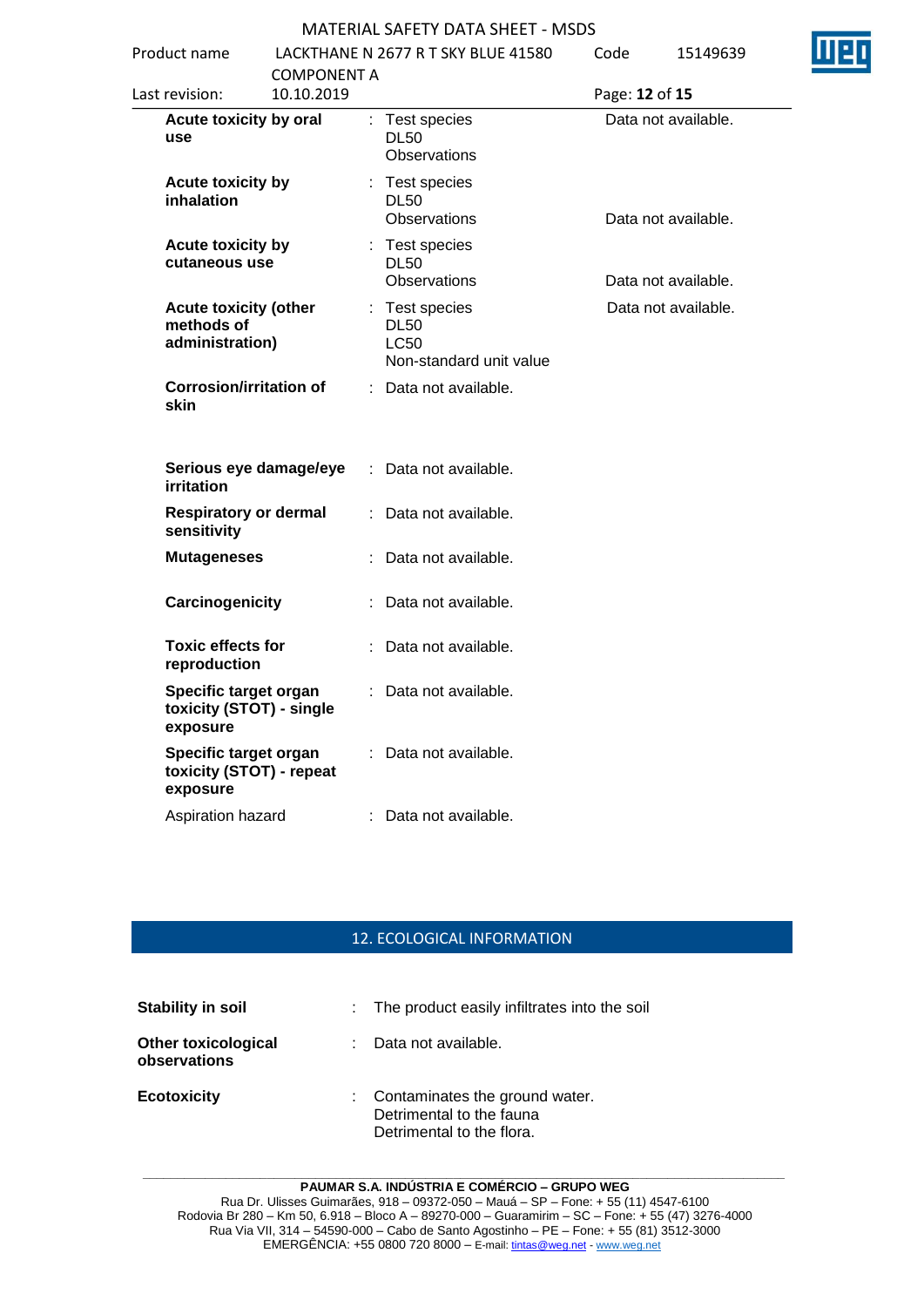Code 15149639



COMPONENT A<br>10.10.2019 Last revision: 10.10.2019 Page: **13** of **15**

13. DIOSPOSAL AND TREATMENT CONSIDERATIONS

#### **Recommended methods for final disposal**

Product name LACKTHANE N 2677 R T SKY BLUE 41580

| <b>Product</b> | : Class I Waste - Dispose of in industrial landfill or a facility<br>authorized for recycling in accordance with federal, stateor<br>local regulations                                                                          |
|----------------|---------------------------------------------------------------------------------------------------------------------------------------------------------------------------------------------------------------------------------|
| Waste          | : Class I Waste - Dispose of in industrial landfill or a facility<br>authorized for recycling in accordance with federal, stateor<br>local regulations                                                                          |
| Used packaging | Clean packaging should be sent for recycling. Packaging with<br>class I waste should be disposed of in industrial landfill or a<br>facility authorized for recycling in accordance with federal,<br>state or local regulations. |

## 14. TRANSPORTATION INFORMATION

#### **fLand**  $: 1263$

**Shipping**

| <b>Class of risk</b>   | : 3                                                                                                                             |
|------------------------|---------------------------------------------------------------------------------------------------------------------------------|
| Risk number            | : 30                                                                                                                            |
| <b>Packaging group</b> | : III                                                                                                                           |
| <b>Name</b>            | Paint (including coats, lacquers, enamels, colorant, gum-<br>lacquers, varnishes, polishes, liquid fillers and liquid lacquers) |

| Shipping |                                  |                                                                                                                                 |
|----------|----------------------------------|---------------------------------------------------------------------------------------------------------------------------------|
|          | <b>ONU</b>                       | : 1263                                                                                                                          |
|          | <b>Class of risk</b>             | $\therefore$ 3                                                                                                                  |
|          | Packaging group                  | : III                                                                                                                           |
|          | EmS                              | F-E                                                                                                                             |
|          | <b>MFAG</b>                      | 310                                                                                                                             |
|          | Appropriate name for<br>dispatch | Paint (including coats, lacquers, enamels, colorant, gum-<br>lacquers, varnishes, polishes, liquid fillers and liquid lacquers) |
|          | Air transport                    |                                                                                                                                 |
|          | <b>ONU</b>                       | : 1263                                                                                                                          |
|          | <b>Class of risk</b>             | $\therefore$ 3                                                                                                                  |
|          | Packaging group                  | : III                                                                                                                           |
|          | Appropriate name for<br>dispatch | Paint (including coats, lacquers, enamels, colorant, gum-<br>lacquers, varnishes, polishes, liquid fillers and liquid lacquers) |

**\_\_\_\_\_\_\_\_\_\_\_\_\_\_\_\_\_\_\_\_\_\_\_\_\_\_\_\_\_\_\_\_\_\_\_\_\_\_\_\_\_\_\_\_\_\_\_\_\_\_\_\_\_\_\_\_\_\_\_\_\_\_\_\_\_\_\_\_\_\_\_\_\_\_\_\_\_\_\_\_\_\_\_\_\_\_\_\_\_\_\_\_\_ PAUMAR S.A. INDÚSTRIA E COMÉRCIO – GRUPO WEG**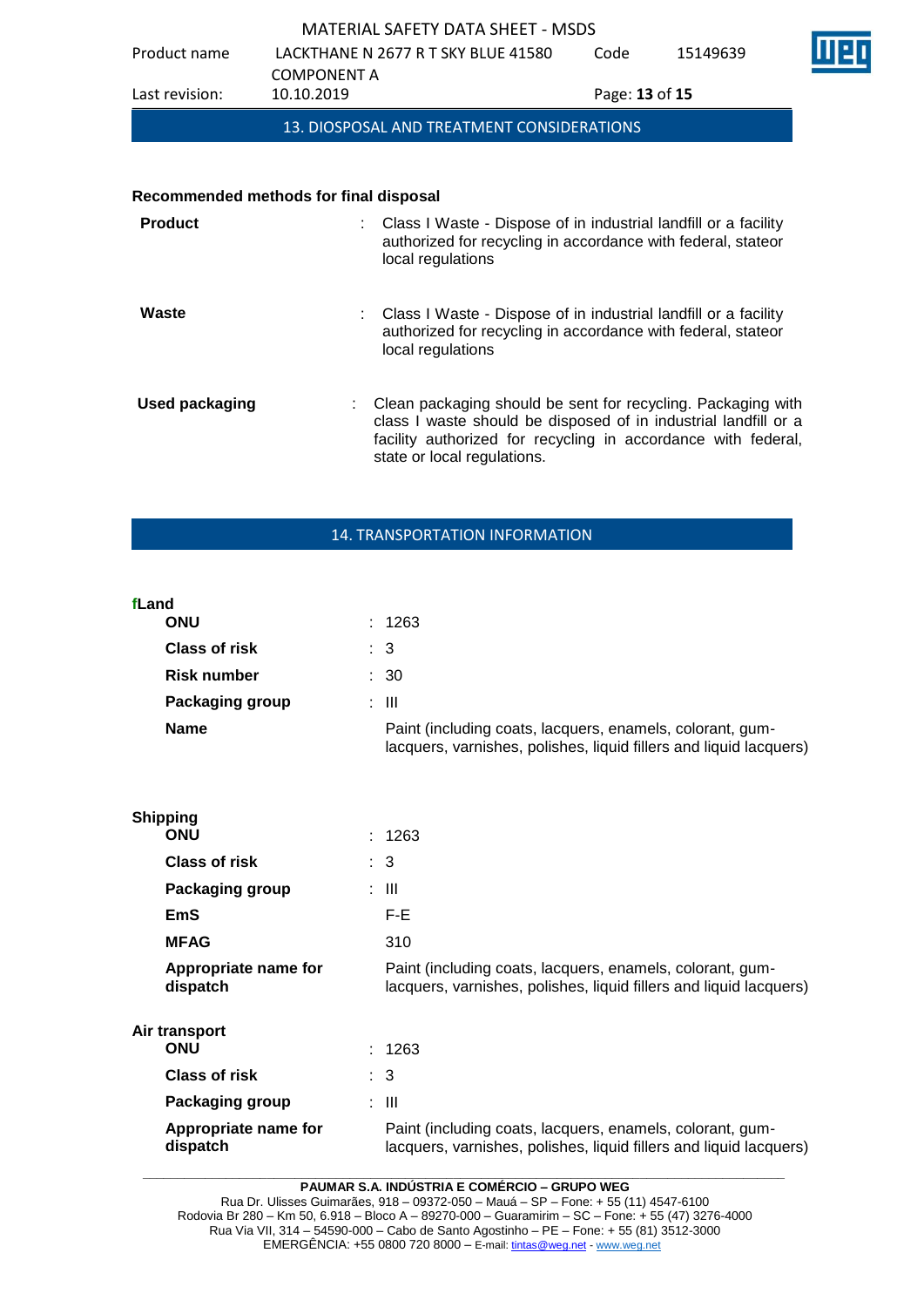## 15. REGULATORY INFORMATION

This MSDS (Material Safety Data Sheet) was generated according to the criteria of NBR 14725/2014. (Brazilian standard that defines the GHS).

| Specific Regulations for the | Federal Decree No. 2657, July 3rd, 1998.                                      |
|------------------------------|-------------------------------------------------------------------------------|
| <b>Chemical Product.</b>     | Ordinance No. 229, May 24th, 2011 - Changes to Regulatory<br>Standard No. 26. |
|                              | ABNT NBR 14725: 2014 - valid from 19/12/2014 -                                |
|                              | Amendment 1 (19/11/2014).                                                     |
|                              | Law No. 12305, August 2nd 2010 (Solid Waste National<br>Policy).              |
|                              | Decree No. 7404, December 23rd, 2010.                                         |
|                              | Resolution ANTT N° 5.232, December 14th 2016.                                 |
|                              |                                                                               |

## 16. ADDITIONAL INFORMATION

### **Acronyms Used:**

**Legenda:**

| <b>CAS</b>      | <b>Chemical Abstract Service</b>                          |
|-----------------|-----------------------------------------------------------|
| VO              | <b>Organic Vapors</b>                                     |
| <b>NEC</b>      | National Eletrical code/Código Nacional de Eletricidade   |
| IEC:            | <b>International Eletrical Commision</b>                  |
| <b>ABNT</b>     | <b>Brazilian Association of Technical Standards</b>       |
| <b>ACGIH</b>    | American Conference of Governmental Industrial Hygienists |
| TLV             | <b>Threshold Limit Values</b>                             |
| <b>TLV/TWA</b>  | Time Weighted Average                                     |
| <b>TLV/STEL</b> | Short Term Exposure Limit                                 |
| TLC/C:          | <b>Tolerance Limit - Ceiling Value</b>                    |
| EPI:            | Individual Protective Equipment                           |
| <b>CA</b>       | <b>Approval Certificate</b>                               |
| <b>PPRA</b>     | <b>Environmental Risk Prevention Program</b>              |

#### **\_\_\_\_\_\_\_\_\_\_\_\_\_\_\_\_\_\_\_\_\_\_\_\_\_\_\_\_\_\_\_\_\_\_\_\_\_\_\_\_\_\_\_\_\_\_\_\_\_\_\_\_\_\_\_\_\_\_\_\_\_\_\_\_\_\_\_\_\_\_\_\_\_\_\_\_\_\_\_\_\_\_\_\_\_\_\_\_\_\_\_\_\_ PAUMAR S.A. INDÚSTRIA E COMÉRCIO – GRUPO WEG**

Rua Dr. Ulisses Guimarães, 918 – 09372-050 – Mauá – SP – Fone: + 55 (11) 4547-6100 Rodovia Br 280 – Km 50, 6.918 – Bloco A – 89270-000 – Guaramirim – SC – Fone: + 55 (47) 3276-4000 Rua Via VII, 314 – 54590-000 – Cabo de Santo Agostinho – PE – Fone: + 55 (81) 3512-3000 EMERGÊNCIA: +55 0800 720 8000 – E-mail[: tintas@weg.net](mailto:tintas@weg.net) - [www.weg.net](http://www.weg.net/)